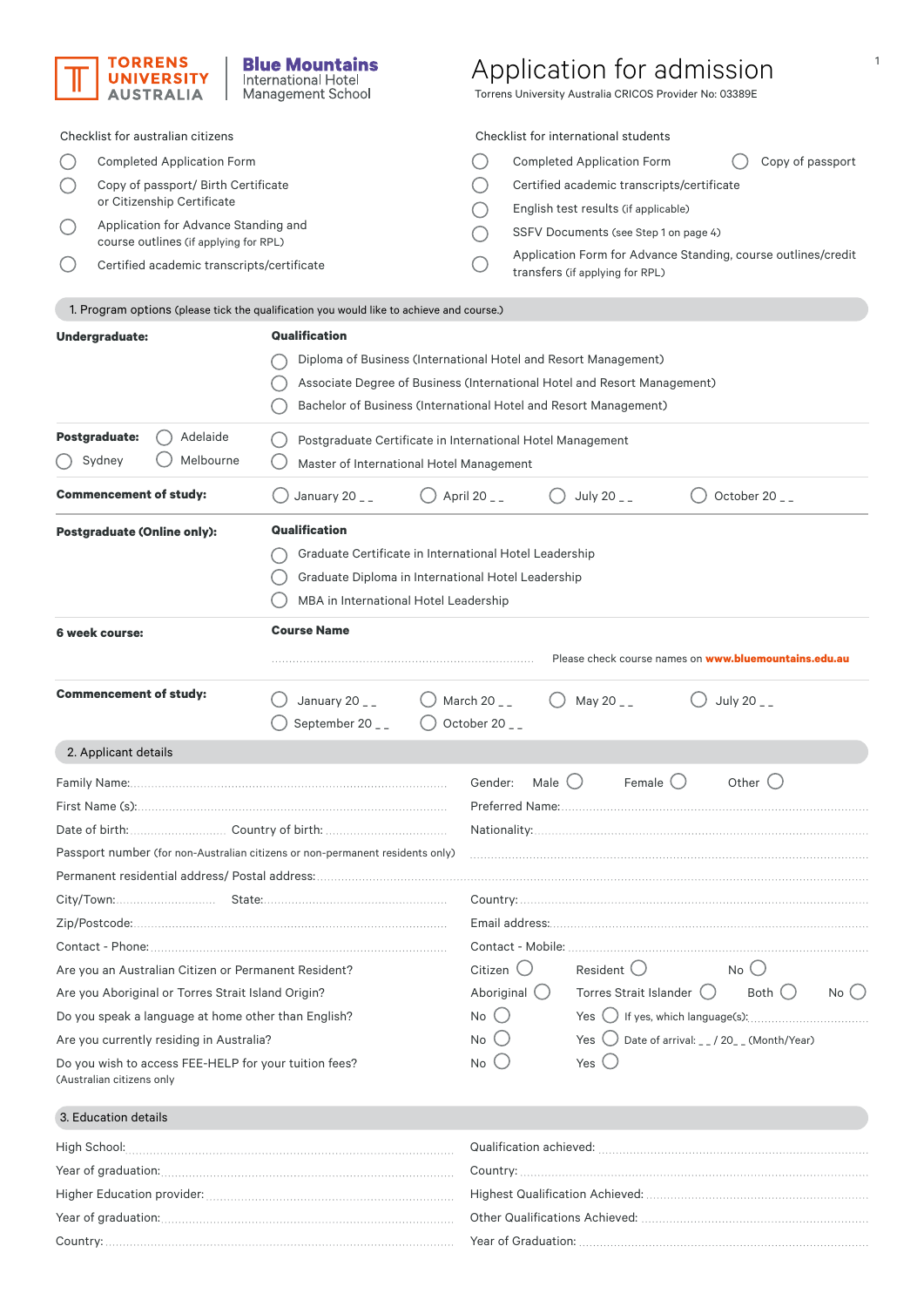#### 4. Recognition of prior learning (rpl)/ credit transfers

This section is only for those wishing to claim credit for previous hospitality/university study/work experience undertaken after high school. Please ensure you submit your academic transcripts and course syllabus/curriculum or work CV. Are you applying for Recognition of Prior Learning (RPL)?

No  $\bigcirc$  Yes  $\bigcirc$  (Applications for RPL and Advanced Standing must be accompanied by certified academic transcripts and detailed unit outlines together with a completed Advanced Standing Application Form).

| 5. English proficiency (international students only.)                     |                                                                                                                                                                                                                                                                                                                                                                                                                                                                |                                 |          |                                                                                     |            |
|---------------------------------------------------------------------------|----------------------------------------------------------------------------------------------------------------------------------------------------------------------------------------------------------------------------------------------------------------------------------------------------------------------------------------------------------------------------------------------------------------------------------------------------------------|---------------------------------|----------|-------------------------------------------------------------------------------------|------------|
| Have you taken an English proficiency test:                               |                                                                                                                                                                                                                                                                                                                                                                                                                                                                |                                 |          |                                                                                     |            |
| Yes $()$<br>No()                                                          | IELTS Academic (                                                                                                                                                                                                                                                                                                                                                                                                                                               | TOEFL $\bigcirc$                | PTE $()$ | $CAE$ $\bigcirc$                                                                    | Other $()$ |
|                                                                           |                                                                                                                                                                                                                                                                                                                                                                                                                                                                |                                 |          |                                                                                     |            |
|                                                                           | If you are currently enrolled in an English Language program please complete the details below:                                                                                                                                                                                                                                                                                                                                                                |                                 |          |                                                                                     |            |
|                                                                           |                                                                                                                                                                                                                                                                                                                                                                                                                                                                |                                 |          |                                                                                     |            |
|                                                                           |                                                                                                                                                                                                                                                                                                                                                                                                                                                                |                                 |          |                                                                                     |            |
|                                                                           |                                                                                                                                                                                                                                                                                                                                                                                                                                                                |                                 |          | Are you currently studying in Australia? No $\bigcirc$ Yes $\bigcirc$               |            |
|                                                                           |                                                                                                                                                                                                                                                                                                                                                                                                                                                                |                                 |          |                                                                                     |            |
|                                                                           | International students: without the equivalent score required for your course, you will need to complete an English Language Program prior to the commencement of<br>your studies. Tick here if you would like to apply for our English Language Program $\bigcup$<br>(You can find the English Language Program application form on www.bluemountains.edu.au)                                                                                                 |                                 |          |                                                                                     |            |
| 6. Special needs                                                          |                                                                                                                                                                                                                                                                                                                                                                                                                                                                |                                 |          |                                                                                     |            |
| No ( )<br>Yes $()$                                                        | Do you have any special needs or disabilities (academic, medical, allergies or other) with which the School could assist and/or should be aware of?<br>Please note that students requesting assistance for a disability or special need must provide a medical certificate outlining the nature and treatment of the disability<br>and confirming any action required by BMIHMS at Torrens University Australia (e.g. special consideration for examinations). |                                 |          |                                                                                     |            |
| 7. Emergency contact                                                      |                                                                                                                                                                                                                                                                                                                                                                                                                                                                |                                 |          |                                                                                     |            |
|                                                                           |                                                                                                                                                                                                                                                                                                                                                                                                                                                                |                                 |          |                                                                                     |            |
|                                                                           |                                                                                                                                                                                                                                                                                                                                                                                                                                                                |                                 |          |                                                                                     |            |
|                                                                           |                                                                                                                                                                                                                                                                                                                                                                                                                                                                |                                 |          |                                                                                     |            |
|                                                                           |                                                                                                                                                                                                                                                                                                                                                                                                                                                                |                                 |          |                                                                                     |            |
|                                                                           |                                                                                                                                                                                                                                                                                                                                                                                                                                                                |                                 |          | Relationship to student: Parent $\bigcap$ Guardian $\bigcap$                        |            |
|                                                                           |                                                                                                                                                                                                                                                                                                                                                                                                                                                                |                                 |          |                                                                                     |            |
|                                                                           | 8. Educational attainment (this information is required by the department of education & training for statistical reasons only.)                                                                                                                                                                                                                                                                                                                               |                                 |          |                                                                                     |            |
|                                                                           | What is the highest level of education attained by Parent[s]/Guardian[s]?                                                                                                                                                                                                                                                                                                                                                                                      |                                 |          |                                                                                     |            |
| <b>Parent/Guardian 1:</b> Male $\bigcap$ Female $\bigcap$ Other $\bigcap$ |                                                                                                                                                                                                                                                                                                                                                                                                                                                                |                                 |          |                                                                                     |            |
|                                                                           | Postgraduate (Masters, PhD) (Bachelor Degree (Discorter Post-School Qualification (Associate Degree, Diploma, VET/TAFE Certificate) (Discorter Degree, Diploma, VET/TAFE Certificate)                                                                                                                                                                                                                                                                          |                                 |          |                                                                                     |            |
| Year 12 or equivalent $( )$                                               | Did not complete Year 12 $\bigcap$                                                                                                                                                                                                                                                                                                                                                                                                                             | Year 10 or equivalent ()        |          | Did not complete Year 10 ()                                                         |            |
| Don't know                                                                | Not applicable (                                                                                                                                                                                                                                                                                                                                                                                                                                               |                                 |          |                                                                                     |            |
| Parent/Guardian 2: Male                                                   | Other $()$<br>Female $( )$                                                                                                                                                                                                                                                                                                                                                                                                                                     |                                 |          |                                                                                     |            |
| Postgraduate (Masters, PhD)                                               | Bachelor Degree (                                                                                                                                                                                                                                                                                                                                                                                                                                              |                                 |          | Other Post-School Qualification (Associate Degree, Diploma, VET/TAFE Certificate) ( |            |
| Year 12 or equivalent ()                                                  | Did not complete Year 12                                                                                                                                                                                                                                                                                                                                                                                                                                       | Year 10 or equivalent $\bigcap$ |          | Did not complete Year 10 ()                                                         |            |
| Don't know                                                                | Not applicable (                                                                                                                                                                                                                                                                                                                                                                                                                                               |                                 |          |                                                                                     |            |
| 9. Privacy waiver                                                         |                                                                                                                                                                                                                                                                                                                                                                                                                                                                |                                 |          |                                                                                     |            |
| Educational counsellor (<br>Parents (                                     | I hereby authorise BMIHMS at Torrens University Australia to provide information regarding my application and study to my:<br>None ()                                                                                                                                                                                                                                                                                                                          |                                 |          |                                                                                     |            |
| 10. Electronic communication authorisation                                |                                                                                                                                                                                                                                                                                                                                                                                                                                                                |                                 |          |                                                                                     |            |
|                                                                           | I hereby authorise BMIHMS at Torrens University Australia to correspond with me electronically via the email address provided on this application<br>and in the future using the student's BMIHMS email address (provided after arrival on campus). No $( )$                                                                                                                                                                                                   |                                 |          | Yes $($                                                                             |            |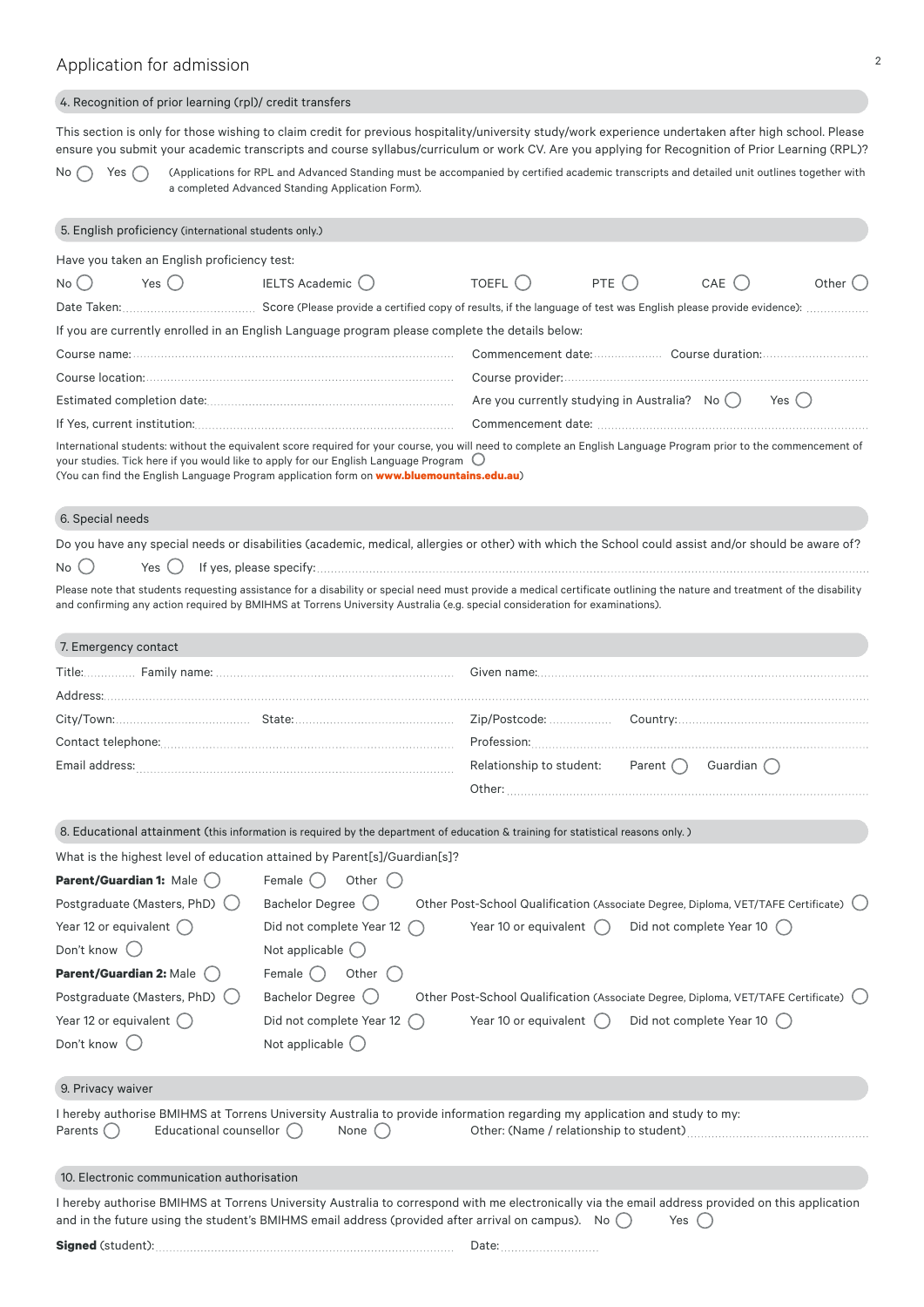## Application for admission

| 11. Declaration                                                                                                                                                |                                                                                                                                                                                                                                                                                            |                                                                                                                                                                                                                                |               |                                                                                                                                                                                                                                |  |
|----------------------------------------------------------------------------------------------------------------------------------------------------------------|--------------------------------------------------------------------------------------------------------------------------------------------------------------------------------------------------------------------------------------------------------------------------------------------|--------------------------------------------------------------------------------------------------------------------------------------------------------------------------------------------------------------------------------|---------------|--------------------------------------------------------------------------------------------------------------------------------------------------------------------------------------------------------------------------------|--|
| policies and requirements as set-out.                                                                                                                          | I declare that the information provided in this application is complete and accurate. I acknowledge that I have read the 'Terms and Conditions'<br>located online at: www.bluemountains.edu.au and the BMIHMS Prospectus and I have a clear understanding that I am bound to adhere to the | No $\bigcap$                                                                                                                                                                                                                   | Yes $\bigcap$ |                                                                                                                                                                                                                                |  |
|                                                                                                                                                                |                                                                                                                                                                                                                                                                                            | Date: the contract of the contract of the contract of the contract of the contract of the contract of the contract of the contract of the contract of the contract of the contract of the contract of the contract of the cont |               |                                                                                                                                                                                                                                |  |
|                                                                                                                                                                | <b>Signed</b> (parent or quardian if student is aged under 18):                                                                                                                                                                                                                            |                                                                                                                                                                                                                                |               |                                                                                                                                                                                                                                |  |
|                                                                                                                                                                |                                                                                                                                                                                                                                                                                            | Date:                                                                                                                                                                                                                          |               |                                                                                                                                                                                                                                |  |
|                                                                                                                                                                | Please note: a parent or guardian must sign on the student's behalf if the student is aged under 18 at the time of application.                                                                                                                                                            |                                                                                                                                                                                                                                |               |                                                                                                                                                                                                                                |  |
| 12. Application fee (international students only)                                                                                                              |                                                                                                                                                                                                                                                                                            |                                                                                                                                                                                                                                |               |                                                                                                                                                                                                                                |  |
|                                                                                                                                                                | Please debit my credit card AU\$100. This is non-refundable.                                                                                                                                                                                                                               |                                                                                                                                                                                                                                |               |                                                                                                                                                                                                                                |  |
| Visa $\bigcap$                                                                                                                                                 | Eurocard/Mastercard $\bigcap$                                                                                                                                                                                                                                                              |                                                                                                                                                                                                                                |               |                                                                                                                                                                                                                                |  |
|                                                                                                                                                                |                                                                                                                                                                                                                                                                                            |                                                                                                                                                                                                                                |               |                                                                                                                                                                                                                                |  |
|                                                                                                                                                                |                                                                                                                                                                                                                                                                                            |                                                                                                                                                                                                                                |               |                                                                                                                                                                                                                                |  |
|                                                                                                                                                                | 13. Next steps (see back page for detailed information)                                                                                                                                                                                                                                    |                                                                                                                                                                                                                                |               |                                                                                                                                                                                                                                |  |
|                                                                                                                                                                |                                                                                                                                                                                                                                                                                            |                                                                                                                                                                                                                                |               | Agent stamp experience and a state of the state of the state of the state of the state of the state of the state of the state of the state of the state of the state of the state of the state of the state of the state of th |  |
| (see checklist front page) to:                                                                                                                                 | Please forward completed application form and attachments                                                                                                                                                                                                                                  |                                                                                                                                                                                                                                |               |                                                                                                                                                                                                                                |  |
| <b>BMIHMS at Torrens University</b><br>Admissions Office<br>Po Box A256, Sydney NSW 1235, Australia<br>$F + 61(2)$ 9283 5092<br>E enquiry@bluemountains.edu.au |                                                                                                                                                                                                                                                                                            |                                                                                                                                                                                                                                |               |                                                                                                                                                                                                                                |  |
| Education counsellor use only                                                                                                                                  |                                                                                                                                                                                                                                                                                            |                                                                                                                                                                                                                                |               |                                                                                                                                                                                                                                |  |

| Name of agency: |       |
|-----------------|-------|
| Signature:      | Date: |

# How to apply

For application enquiries and admissions information, please contact:

#### **Admissions Office**

PO Box A256, Sydney South NSW, 1235, Australia **E [enquiry@bluemountains.edu.au](mailto:enquiry%40bluemountains.edu.au?subject=) T** +61 2 9307 4600

#### **[www.bluemountains.edu.au/apply](http://www.bluemountains.edu.au/apply)**

**Leura Campus** 1 Chambers Road, Leura NSW, 2780, Australia

**Sydney Campus** 540 George Street, Sydney NSW, 2000, Australia

#### **Melbourne Campus** 196 Flinders Street,

Melbourne VIC, 3000, Australia

## **Adelaide Campus**

88 Wakefield St, Adelaide SA 5000, Australia

# **CRICOS**

| <b>Torrens University Australia CRICOS Provider No:</b>                                            | 03389E             |
|----------------------------------------------------------------------------------------------------|--------------------|
| Diploma of Business (International Hotel and Resort Management)                                    | 089927F            |
| Associate Degree of Business<br>(International Hotel and Resort Management)                        | 089926G            |
| Bachelor of Business (International Hotel and Resort Management)                                   | 089925G            |
| Graduate Certificate in International Hotel Management<br>Master of International Hotel Management | 089932J<br>089931K |

# Pathway Programs:

| Torrens University Language Centre (TULC) CRICOS Provider No: 03389E |         |  |
|----------------------------------------------------------------------|---------|--|
| General English 2 Intermediate - Upper Intermediate                  | 098577D |  |
| English for Academic Purposes 1 (EAP 1)                              | 090575F |  |
| English for Academic Purposes 2 (EAP 2)                              | 098576E |  |

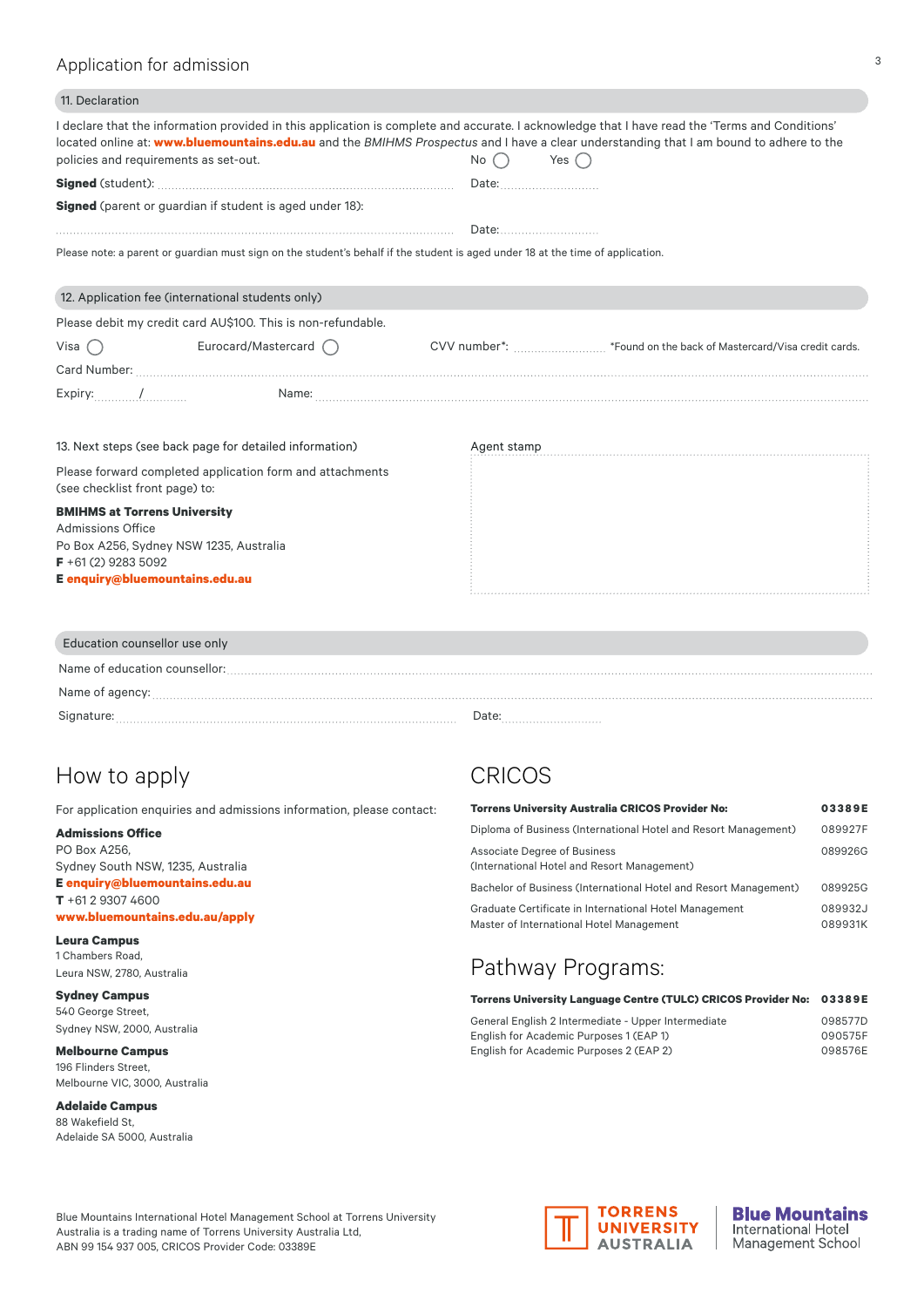#### Step 1. Application for enrolment

Complete this Application form, scan and email ALL required documents in the checklist to: **[enquiry@bluemountains.edu.au](mailto:enquiry%40bluemountains.edu.au?subject=)** or post/courier to BMIHMS at Torrens University, PO Box A256, Sydney South NSW 1235, Australia.

#### **All International students applying to BMIHMS must follow Simplified Student Visa Framework (SSVF) procedures, which are detailed on:**

#### **[www.bluemountains.edu.au/apply/international-students](http://www.bluemountains.edu.au/apply/international-students)**

Please ensure that you have submitted ALL the required documents (e.g. academic transcripts) for assessment. Certified academic transcripts/supporting documents must be provided in English. These may be certified by an education counsellor or agent, BMIHMS representative, notary public or any other independent source approved by BMIHMS.

#### Step 2. Letter of offer

BMIHMS at Torrens University Australia will advise you of the outcome of your application within two weeks if all the required documents are provided. If your application is successful, BMIHMS will send a Letter of Offer to contacts provided in your application- yourself or your agent, confirming the course you have been offered, conditions of enrolment, fees payable and course commencement date.

To accept the offer you must sign and return the Acceptance of Offer letter and pre-pay both the New Student residential bond of AU\$1,200 – a refundable deposit for accommodation, and Tuition pre-payment of AU\$2,000 (if applicable).

Postgraduate students pre-pay a AU\$2,000 Tuition fee (and a residential bond of AU\$1,200 if required). This must be done within 28 days after the date of the Letter of Offer from BMIHMS.

#### Step 3. Electronic Confirmation of Enrolment **(International Students only)**

Upon the receipt of the bond deposit and prepayment, BMIHMS at Torrens University will formally notify you that you have been accepted. The Electronic Confirmation of Enrolment (ECoE) will be sent directly to you or your representative if they are assisting you with your application (You will need the Confirmation of Enrolment to apply for your student visa)

#### Step 4. Payment of 1st term fees

Your Letter of Offer (step 2) will advise you of the anticipated tuition costs and due date for payment. Once the pre-payment deposit is received by BMIHMS (see STEP 2), the invoice for the full payment of the first academic term of studies will be issued in due course.

#### **(Australian Students only)**

Australian citizens are eligible for FEE-HELP for part or all of their tuition fees. Students must provide evidence of Australian citizenship and their Tax File Number at the time of enrolment (once on campus).

#### Step 5. Student visa application **(International Students only)**

International students intending to study at BMIHMS must apply for an Australian student visa.

Blue Mountains International Hotel Management School (BMIHMS) at Torrens University Australia is an eligible education provider under the Department of Home Affairs (DHA) Streamlined Students Visa Framework (SSVF). Under this initiative successful applicants, issued with a Confirmation of Enrolment (CoE) for eligible courses from BMIHMS, will have their student visa application processed by DHA.

Your local BMIHMS education counsellor or representative will be able to assist you in applying for your student visa. For additional information on the SSVF Process, please visit **[www.homeaffairs.gov.au](http://www.homeaffairs.gov.au)**

Step 6. New Student Welcome Pack

Together with the Letter of Confirmation and the Electronic Confirmation of Enrolment (international students only), you will be emailed a student information pack. This will outline what you need to bring and answers frequently asked questions.

#### **(Undergraduate and English Language students only)**

These students will also receive an 'Arrival Options Form' containing BMIHMS transport/pick-up information if required.

#### Payment of fees

Student fees may be paid by credit card, bank cheque (in \$AUD), bank draft or telegraphic transfer as per invoice payment details. **Note:** BMIHMS receives bank transfers from many students in many different countries. It is **VERY** important that when student fees are paid by bank transfer, students also email/fax a copy of the bank deposit receipt to the BMIHMS at Torrens University Australia Admission Office:

#### **[admissions@bluemountains.edu.au](mailto:admissions%40bluemountains.edu.au?subject=)**

**Bank Cheque:** Please make sure your bank cheque is in Australian Dollars and payable to:

BMIHMS, PO Box A256, Sydney South NSW 1235, Australia

**Credit Card:** Please note: American Express and Diners Club cards are not accepted.

**Online:** payment is now available online: **[www.bluemountains.edu.au/apply/fee-payment-options/](http://www.bluemountains.edu.au/apply/fee-payment-options/)**

Further information on BMIHMS at Torrens University Australia policies and procedures can be found on our website: **[www.bluemountains.edu.au/about-us/policies-procedures/](http://www.bluemountains.edu.au/about-us/policies-procedures/)**

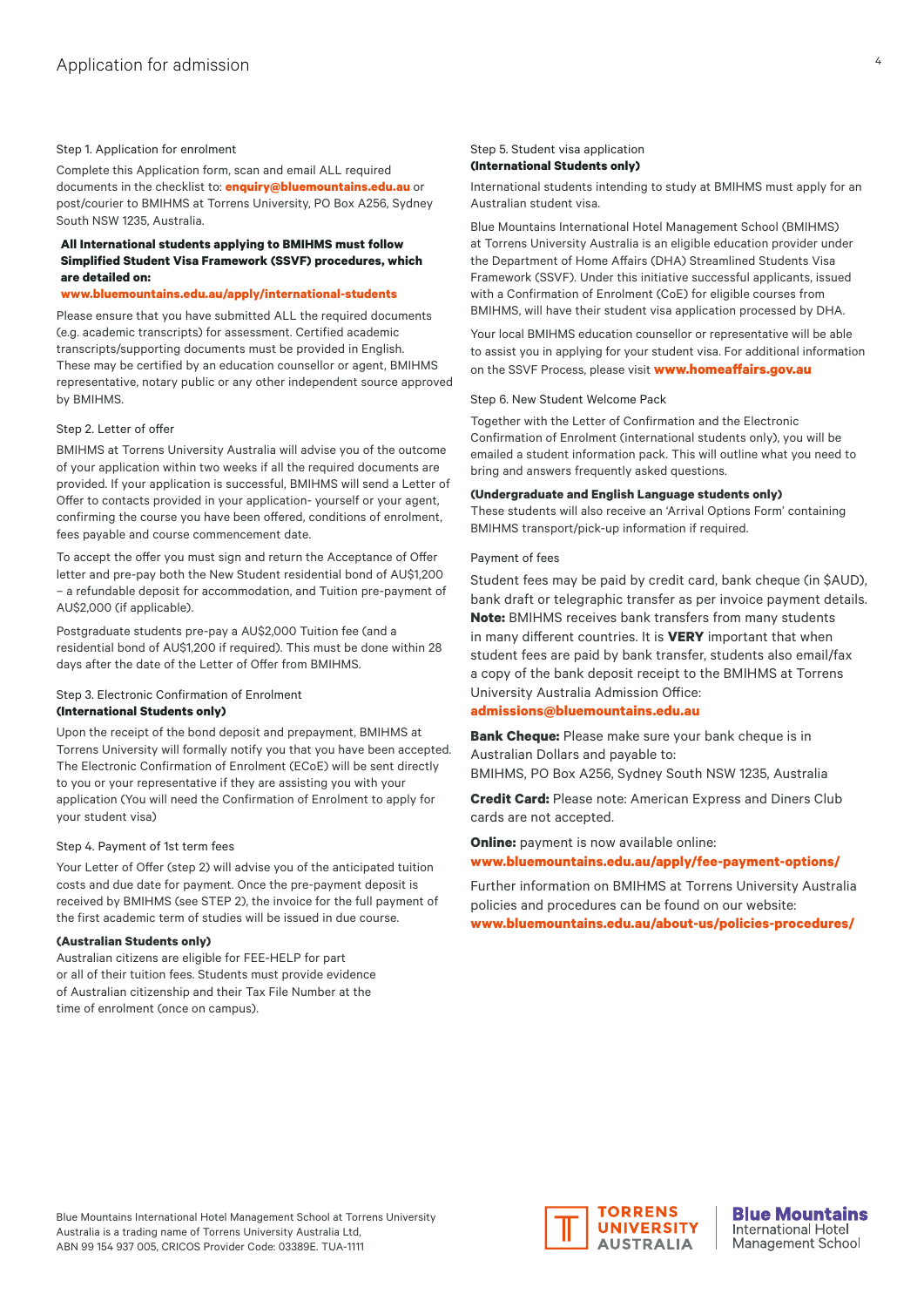

# **Applicant Checklist and Statutory Declaration for Simplified Student Visa Framework (SSVF)**

## **A. Details of the Primary Applicant**

## **B. Details of any accompanying dependents**

|                                        | <b>Dependent 1</b> | <b>Dependent 2</b> | <b>Dependent 3</b> |
|----------------------------------------|--------------------|--------------------|--------------------|
| Surname (as on passport)               |                    |                    |                    |
| First and middle name (as on passport) |                    |                    |                    |
| Date of Birth                          |                    |                    |                    |
| Passport number                        |                    |                    |                    |
| Nationality                            |                    |                    |                    |
| Relationship to primary applicant      |                    |                    |                    |

**Sydney Campus:** Level 4, 540 George Street, Sydney, NSW, 2000, Australia | T: +61 2 9307 4600 **Melbourne Campus:** 196 Flinders Street, Melbourne VIC, 3000 Australia T: 1300 575 803 **Adelaide Campus:** 88 Wakefield Street, Adelaide, 5000, SA T: 1300 575 803 **Leura Campus:** 1 Chambers Road, (Private Mail Bag 1), Leura, NSW, 2780, Australia | T: +61 2 4780 1600 **Admissions Office:** PO Box A256, Sydney South, NSW, 1235 | T: +61 2 9307 4600 | E: enquiry@bluemountains.edu.au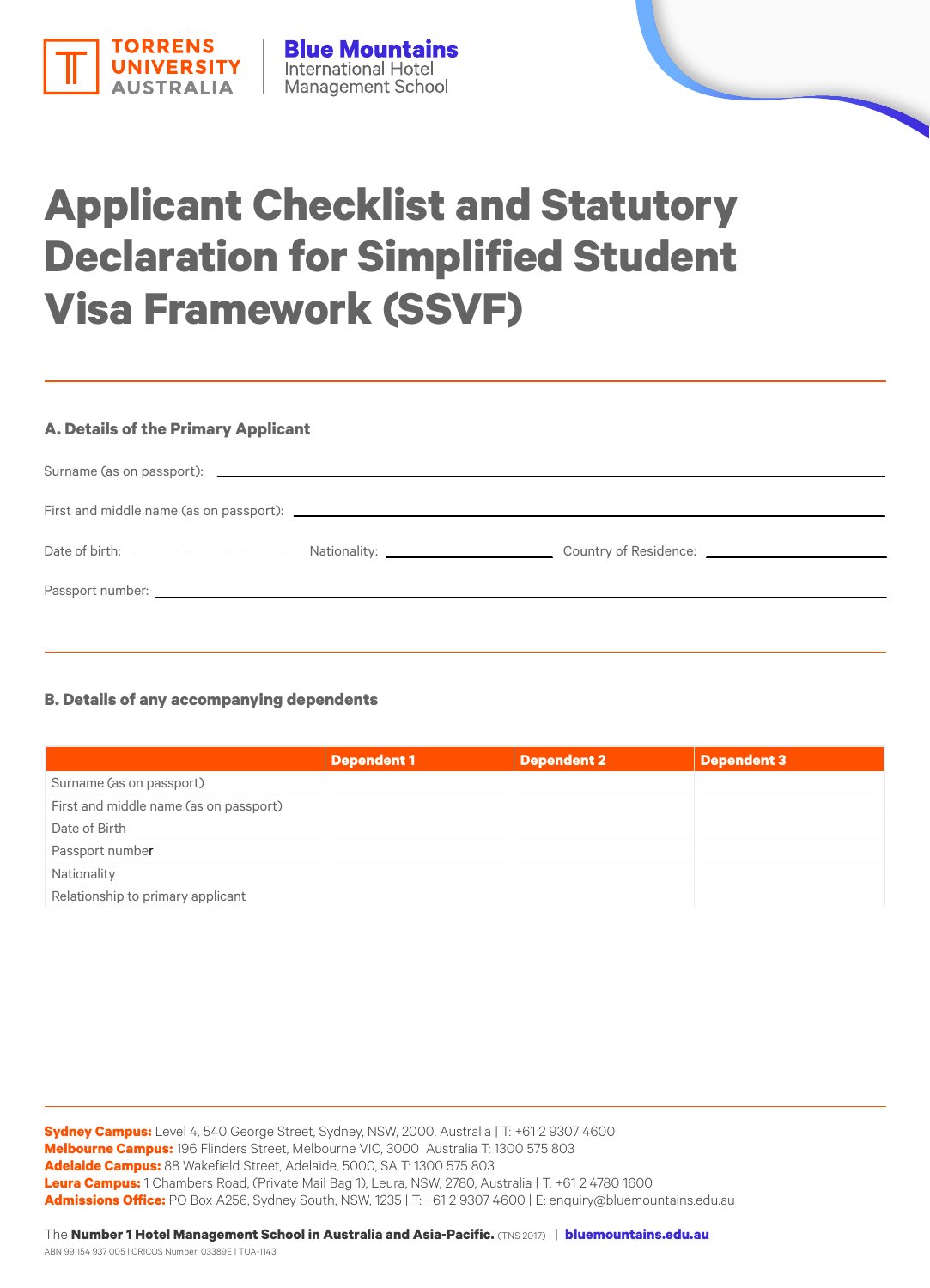



## **C. Applicant's Genuine Temporary Entrant and Genuine Student Declaration**

|                                                                                                                                                                                                                                                                                                                                                                                                                          | <b>Yes</b> | <b>No</b> | <b>Not</b><br><b>Applicable</b> |
|--------------------------------------------------------------------------------------------------------------------------------------------------------------------------------------------------------------------------------------------------------------------------------------------------------------------------------------------------------------------------------------------------------------------------|------------|-----------|---------------------------------|
| 1. I declare that I am a Genuine Temporary Entrant and Genuine Student for the purpose of<br>studying in Australia (An individual that intends to come to Australia with the primary<br>purpose of academic study, and has the language, educational ability and financial capacity<br>to undertake and successfully complete their academic plan.)                                                                      |            |           |                                 |
| <b>2.</b> I declare that I and any dependents (listed in this application form) have never been<br>refused a visa to Australia or another country, or had a visa cancelled for any reason, or<br>breached the conditions of any visa to Australia or another country. (if you have had any<br>visa refused or cancelled, including one currently awaiting a decision, please provide<br>details in a separate statement) |            |           |                                 |
| <b>3.</b> I understand that I am obliged to comply with all conditions of my visa and policies and<br>procedures of BMIHMS, including informing BMIHMS my latest contact details,<br>maintaining satisfactory academic performance, attendance and limitation work rights.                                                                                                                                               |            |           |                                 |
| 4. I have attached to this form, a copy of official documents (such as birth certificate and<br>marriage certificate) as an evidence to proof that any dependants (listed in this application<br>form) are genuinely related to me.                                                                                                                                                                                      | ш          |           |                                 |
| 5. I undertake to immediately and formally inform BMIHMS and its representative if any<br>information I provide is incorrect, or the circumstances of myself or any dependents<br>change, for example financial capacity to undertake the course and meet living costs.                                                                                                                                                  | ш          |           |                                 |
| 6. I declare that all information and documents that I have provided to BMIHMS are correct<br>and genuine. I understand that if any false or misleading information is found, any offer of<br>admission and student visa may be cancelled.                                                                                                                                                                               | ✔          |           |                                 |

## **D. Applicant's Academic Declaration**

|                                                                                                                                                                                                                                         | Yes | <b>No</b> | <b>Not</b><br><b>Applicable</b> |
|-----------------------------------------------------------------------------------------------------------------------------------------------------------------------------------------------------------------------------------------|-----|-----------|---------------------------------|
| <b>7.</b> I declare that all the Academic Transcripts I have submitted are genuine                                                                                                                                                      |     |           |                                 |
| 8. I declare that the Graduation Certificates or Completion Certificates of my previous studies<br>are genuine                                                                                                                          |     |           |                                 |
| <b>9.</b> I declare that I meet the English Language entry standards required by BMIHMS or will be<br>enrolling in BMIHMS English Language Program or English Language Program at other<br>pathway institutions to meet these standards |     |           |                                 |

**Sydney Campus:** Level 4, 540 George Street, Sydney, NSW, 2000, Australia | T: +61 2 9307 4600 **Melbourne Campus:** 196 Flinders Street, Melbourne VIC, 3000 Australia T: 1300 575 803 **Adelaide Campus:** 88 Wakefield Street, Adelaide, 5000, SA T: 1300 575 803 **Leura Campus:** 1 Chambers Road, (Private Mail Bag 1), Leura, NSW, 2780, Australia | T: +61 2 4780 1600 **Admissions Office:** PO Box A256, Sydney South, NSW, 1235 | T: +61 2 9307 4600 | E: enquiry@bluemountains.edu.au

The **Number 1 Hotel Management School in Australia and Asia-Pacific.** (TNS 2017) | **[bluemountains.edu.au](http://bluemountains.edu.au)**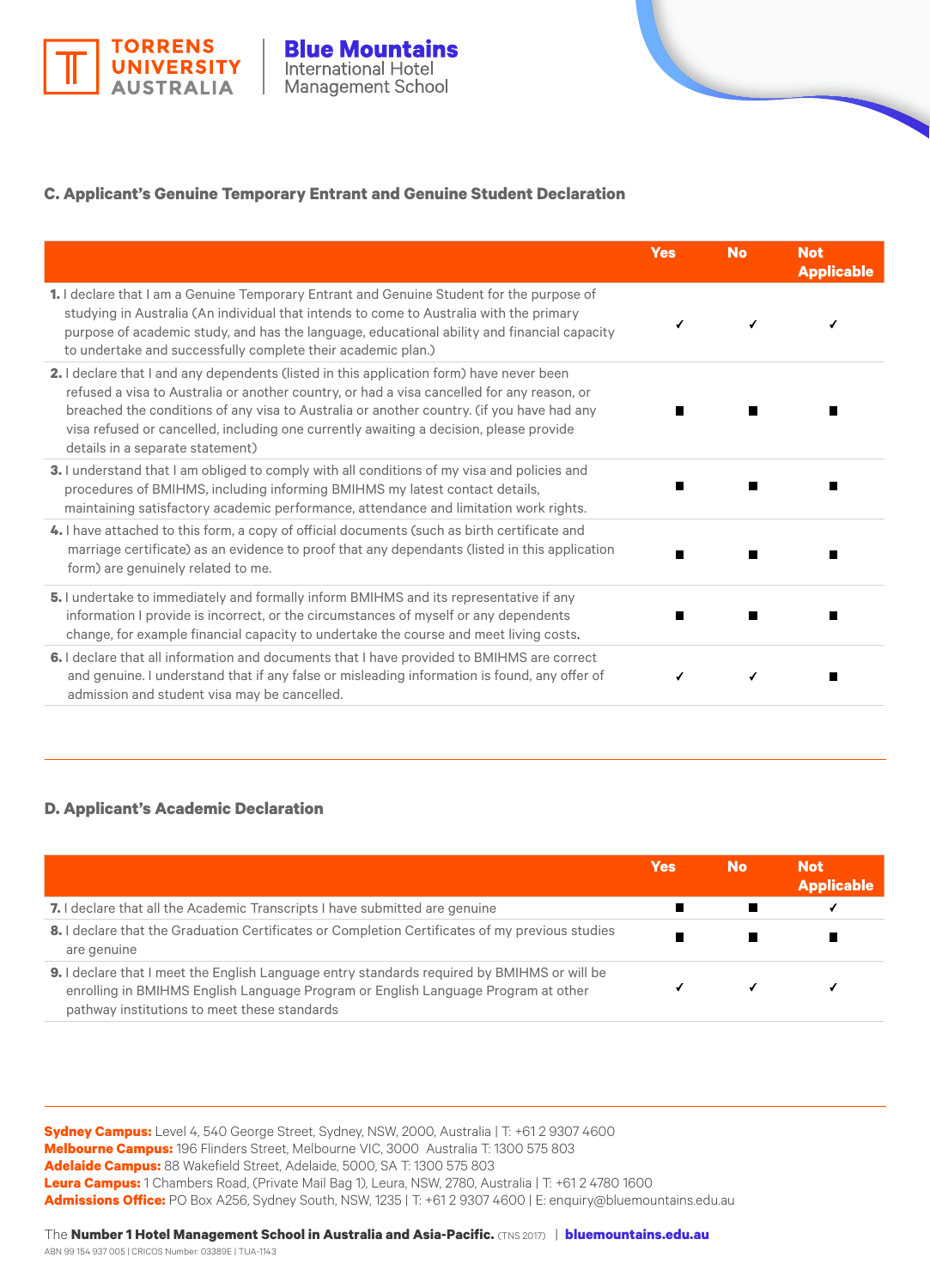

## **E. Applicant's Financial Declaration**

| <b>Requirements</b>                                                                                                                                                                                                                                                      | <b>Yes</b> | <b>No</b> | <b>Not</b><br><b>Applicable</b> |
|--------------------------------------------------------------------------------------------------------------------------------------------------------------------------------------------------------------------------------------------------------------------------|------------|-----------|---------------------------------|
| 10. I am a self-funded student                                                                                                                                                                                                                                           | ✔          | ✔         | ✔                               |
| 11. I am a sponsored student or a student on government (home country) loan.                                                                                                                                                                                             | П          |           | $\blacksquare$                  |
| 12. I declare that I have read all the information provided by BMIHMS, it's approved education<br>counsellors and/or representatives including information listed on BMIHMS websites:<br>- bluemountains.edu.au/apply/fees/<br>- bluemountains.edu.au                    | ✔          | ✔         | ш                               |
| 13. I declare that that I have read all the information listed on the Australian Government websites:<br>- immi.homeaffairs.gov.au/visas/getting-a-visa/visa-finder/study<br>- studyinaustralia.gov.au/global/live-in-australia/living-costs                             | ✔          | ✔         | ✔                               |
| 14. I declare that I (and all my dependents) have access to sufficient funds to support all the<br>required costs to cover myself (and my dependents) for the total duration of my course,<br>and do not rely on any income from possible employment while in Australia. | √          | ✔         | √                               |
| 15. I declare that I (and all my dependents) will have access to sufficient funds to return to my<br>country of citizenship or country of residence at the end of my studies if require.d                                                                                | ✔          | ✔         | ✔                               |
| 16. I declare that all financial evidence that I have provided along with this checklist and<br>declaration form are current and genuine.                                                                                                                                | ✔          | ✔         | ✔                               |
| 17. I acknowledge that BMIHMS may require me to provide the most current financial<br>evidence again before they issue my Confirmation of Enrolment (eCOE) document.                                                                                                     | √          | ✔         | √                               |
| 18. I acknowledge that if I (or any of my dependents) encounter difficulties with accessing<br>funds to cover my tuition and/or living expenses that BMIHMS cannot guarantee financial<br>assistance.                                                                    | ✔          |           | ✔                               |
| 19. I acknowledge that BMIHMS reserves the right to ask me for further documentation in<br>relation to my ability to access sufficient financial funds. Further documentation may<br>include savings statements, proof of income, property, and bank loan statements.    | ✔          | ✔         | ✔                               |
| 20. I acknowledge that if BMIHMS is not satisfied with my ability to access sufficient financial<br>funds, it reserves the right not to issue me with, or to cancel, my Letter of Offer, eCOE                                                                            | ✔          | ✔         | ✔                               |
| 21. I acknowledge that BMIHMS reserves the right to retain any payments or deposit made by<br>me if documents or information submitted to the institution or visa office are proven to be<br>fraudulent or deemed to be purposefully misleading in content.              | ✔          | ✔         | ✔                               |
| 22. I understand that if BMIHMS uncovers any fraudulent documentation relating to my<br>application, it will contact the Department of Home Affairs (DHA).                                                                                                               | ✔          | ✔         | √                               |

**Sydney Campus:** Level 4, 540 George Street, Sydney, NSW, 2000, Australia | T: +61 2 9307 4600 **Melbourne Campus:** 196 Flinders Street, Melbourne VIC, 3000 Australia T: 1300 575 803 **Adelaide Campus:** 88 Wakefield Street, Adelaide, 5000, SA T: 1300 575 803 **Leura Campus:** 1 Chambers Road, (Private Mail Bag 1), Leura, NSW, 2780, Australia | T: +61 2 4780 1600 **Admissions Office:** PO Box A256, Sydney South, NSW, 1235 | T: +61 2 9307 4600 | E: enquiry@bluemountains.edu.au

The **Number 1 Hotel Management School in Australia and Asia-Pacific.** (TNS 2017) | **[bluemountains.edu.au](http://bluemountains.edu.au)**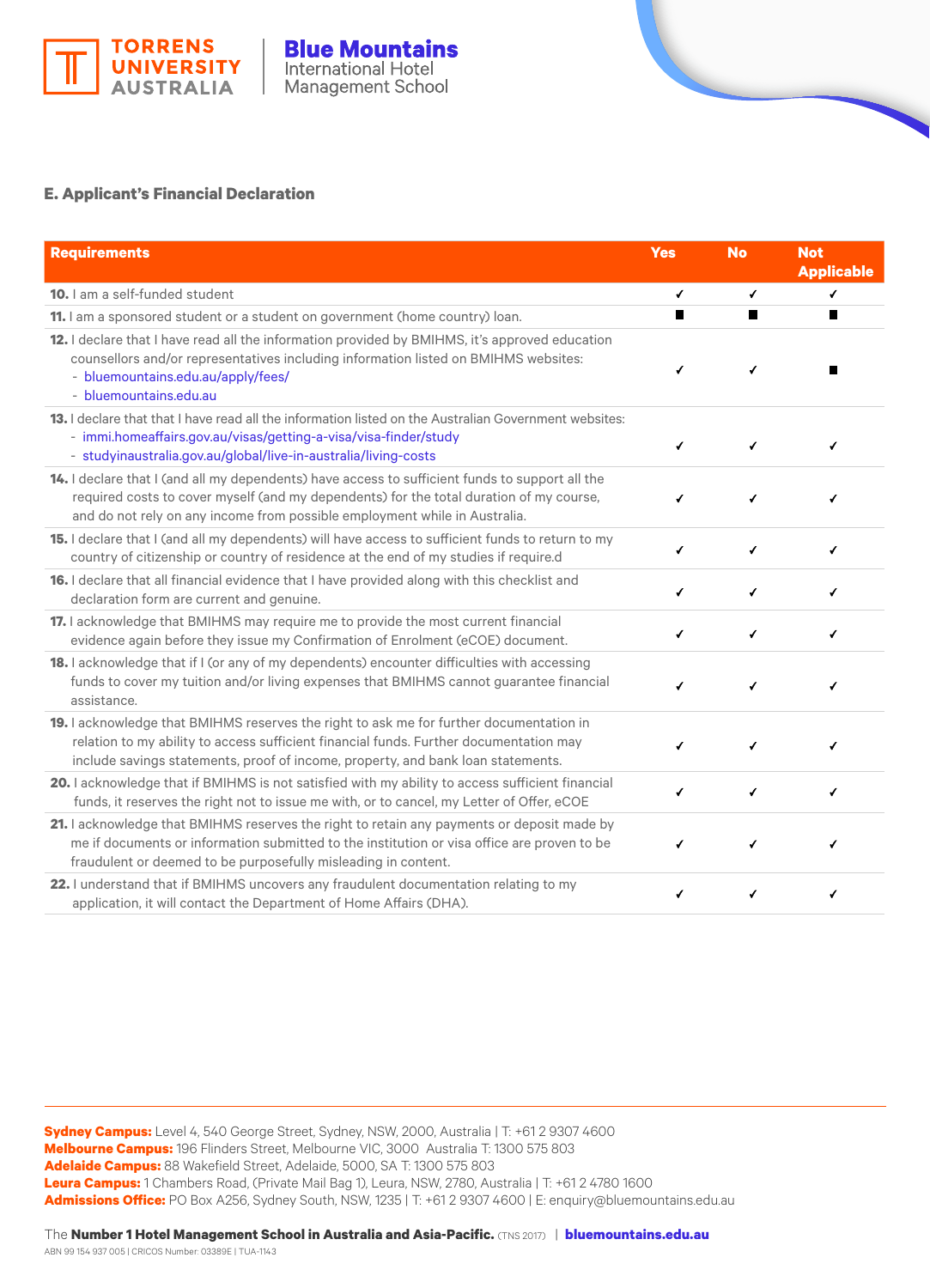

## **F. Applicant's Financial Declaration**

I, declare that the information I have provided above is accurate and complete. I declare that I understand that BMIHMS is relying on information provided by me to assess my application for admission. I undertake to notify BMIHMS immediately in writing if there is any change to my or my dependent's circumstances that may cause the information supplied above to no longer be accurate or complete. I also acknowledge that it is a condition of this application that I provide any written consents necessary to enable BMIHMS or its representatives to verify independently any information supplied by me in relation to this application.

| If applicant is under 18 years old |
|------------------------------------|
|                                    |
|                                    |
|                                    |
|                                    |
|                                    |
|                                    |
|                                    |

## **G. Counsellor's/Agent's declaration (if applicable)**

I, confirm that the above applicant has been counselled and interviewed by me (or qualified consultants in my agency) with regards to the criterions in this checklist and declaration form. I also confirm that documents attached to this form are genuine and have been verified by myself.

**Sydney Campus:** Level 4, 540 George Street, Sydney, NSW, 2000, Australia | T: +61 2 9307 4600 **Melbourne Campus:** 196 Flinders Street, Melbourne VIC, 3000 Australia T: 1300 575 803 **Adelaide Campus:** 88 Wakefield Street, Adelaide, 5000, SA T: 1300 575 803 **Leura Campus:** 1 Chambers Road, (Private Mail Bag 1), Leura, NSW, 2780, Australia | T: +61 2 4780 1600 **Admissions Office:** PO Box A256, Sydney South, NSW, 1235 | T: +61 2 9307 4600 | E: enquiry@bluemountains.edu.au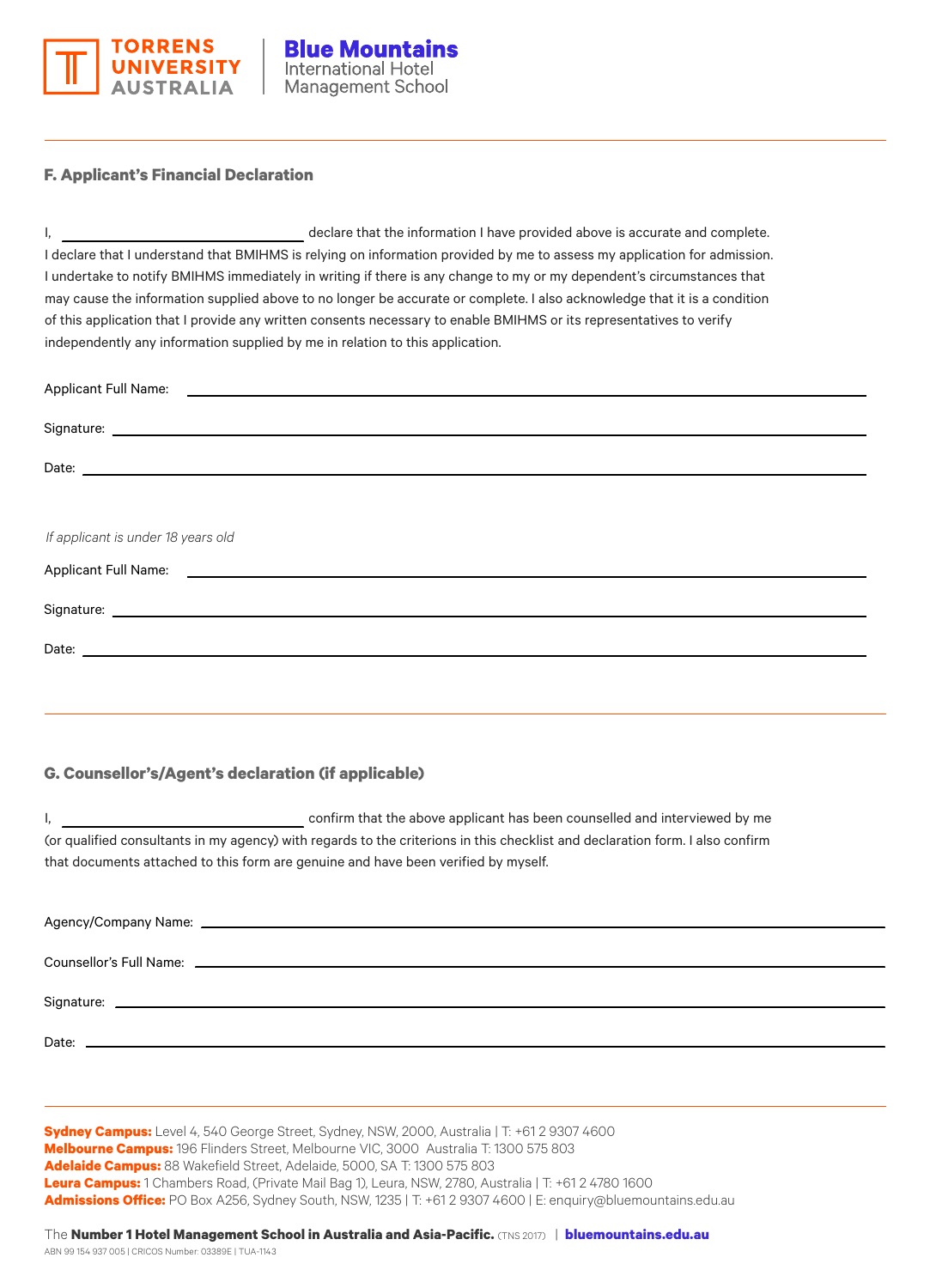

## Internal Office Use Only

## **H. Authorised BMIHMS Internal Representative (ie Regional Admissions Manager/Area Manager/Enrolment Support) Declaration.**

I, confirm that the above applicant has been counselled and interviewed by the above mentioned agent or myself with regards to the criterions in this checklist and declaration form. I also confirm that documents attached to this form have been verified by the agent or myself.

Representative Name: <u>Immerse and the series of the series of the series of the series of the series of the series of the series of the series of the series of the series of the series of the series of the series of the se</u>

Signature: \_\_\_

Date: \_

**Sydney Campus:** Level 4, 540 George Street, Sydney, NSW, 2000, Australia | T: +61 2 9307 4600 **Melbourne Campus:** 196 Flinders Street, Melbourne VIC, 3000 Australia T: 1300 575 803 **Adelaide Campus:** 88 Wakefield Street, Adelaide, 5000, SA T: 1300 575 803 **Leura Campus:** 1 Chambers Road, (Private Mail Bag 1), Leura, NSW, 2780, Australia | T: +61 2 4780 1600 **Admissions Office:** PO Box A256, Sydney South, NSW, 1235 | T: +61 2 9307 4600 | E: enquiry@bluemountains.edu.au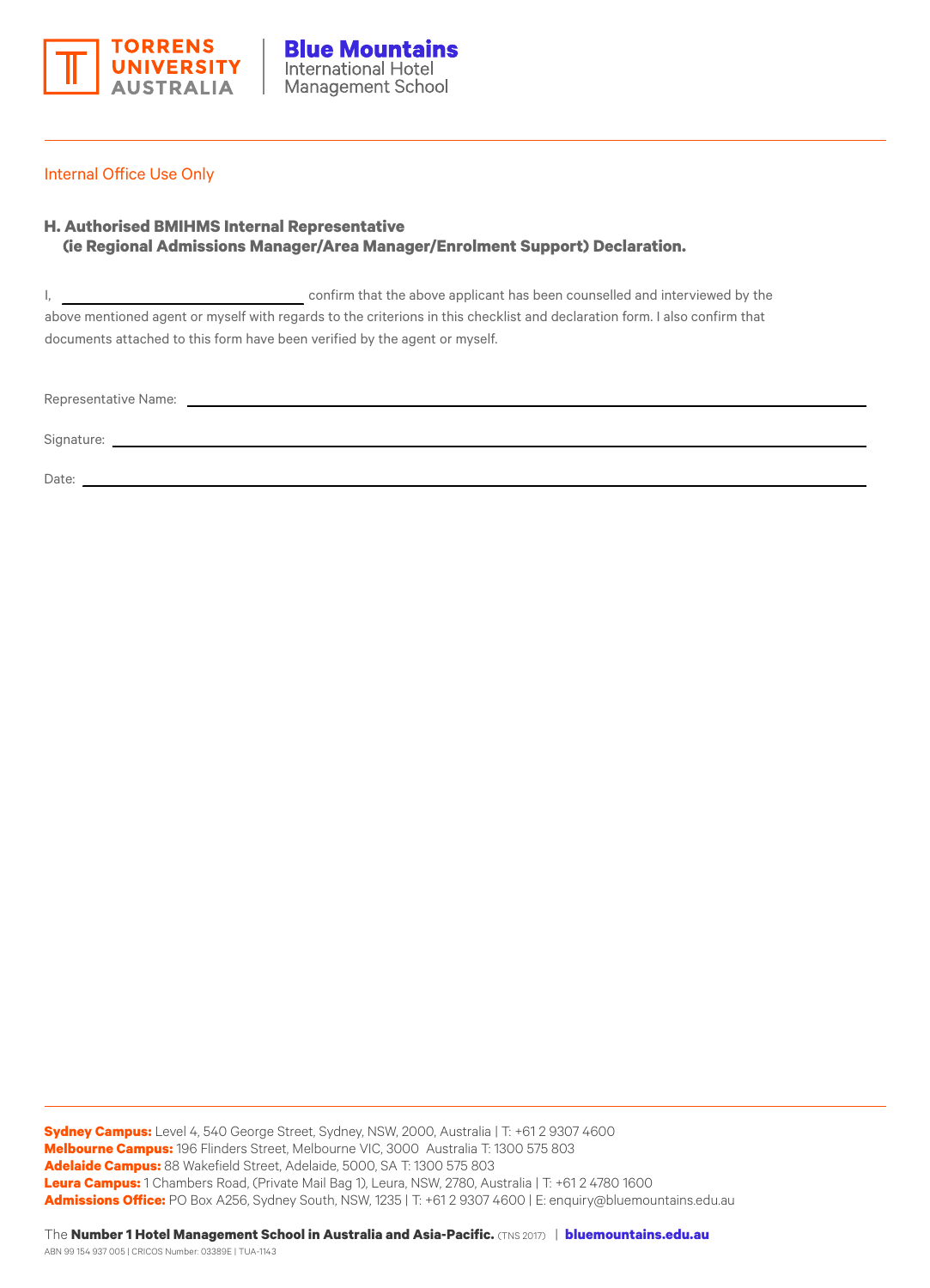

**Blue Mountains** 

**International Hotel Management School** 

#### **A. Details of the Primary Applicant**

**TORRENS** 

**UNIVERSITY** 

## **B. Details of any accompanying dependents**

|                                        | <b>Dependent 1</b> | <b>Dependent 2</b> | <b>Dependent 3</b> |
|----------------------------------------|--------------------|--------------------|--------------------|
| Surname (as on passport)               |                    |                    |                    |
| First and middle name (as on passport) |                    |                    |                    |
| Date of Birth                          |                    |                    |                    |
| Passport number                        |                    |                    |                    |
| Nationality                            |                    |                    |                    |
| Relationship to primary applicant      |                    |                    |                    |

#### **C. Student Visa requirements as according to:**

**[immi.homeaffairs.gov.au/visas/getting-a-visa/visa-finder/study](https://immi.homeaffairs.gov.au/visas/getting-a-visa/visa-finder/study)**

#### **D. Source of funds (please circle answer):**

**Self-funded / Government Scholarships**

**Sydney Campus:** Level 4, 540 George Street, Sydney, NSW, 2000, Australia | T: +61 2 9307 4600 **Melbourne Campus:** 196 Flinders Street, Melbourne VIC, 3000 Australia T: 1300 575 803 **Adelaide Campus:** 88 Wakefield Street, Adelaide, 5000, SA T: 1300 575 803 **Leura Campus:** 1 Chambers Road, (Private Mail Bag 1), Leura, NSW, 2780, Australia | T: +61 2 4780 1600 **Admissions Office:** PO Box A256, Sydney South, NSW, 1235 | T: +61 2 9307 4600 | E: enquiry@bluemountains.edu.au

The **Number 1 Hotel Management School in Australia and Asia-Pacific.** (TNS 2017) | **[bluemountains.edu.au](http://bluemountains.edu.au)**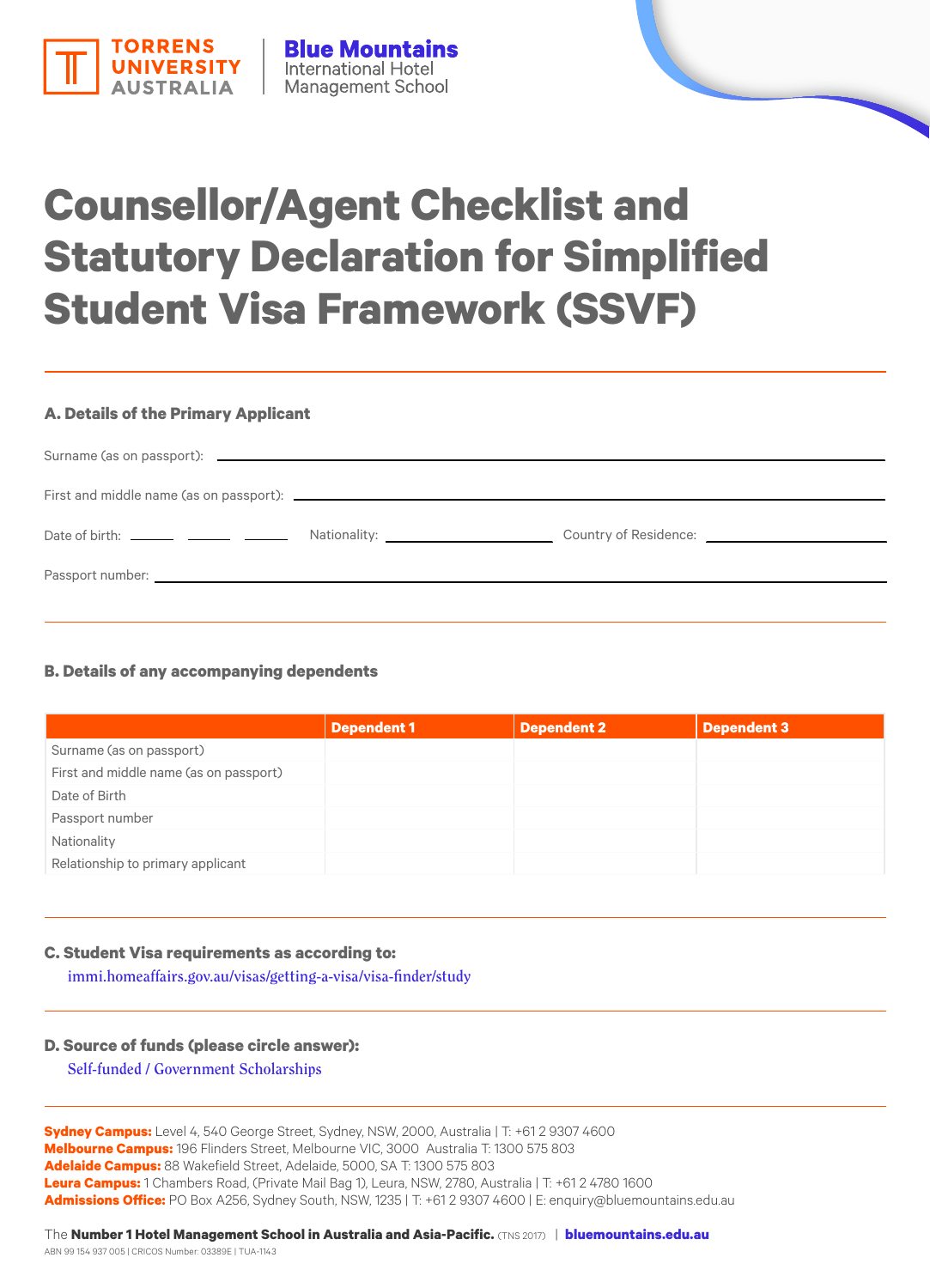

## **E. Counsellor/Agent Checklist and Declaration**

| <b>Requirements</b>                                                                                                                                                                                                                                                                                                                                                                                                                                                                                                                    | <b>Yes</b>     | <b>No</b> | <b>Not</b><br><b>Applicable</b> |
|----------------------------------------------------------------------------------------------------------------------------------------------------------------------------------------------------------------------------------------------------------------------------------------------------------------------------------------------------------------------------------------------------------------------------------------------------------------------------------------------------------------------------------------|----------------|-----------|---------------------------------|
| 1. The applicant and all dependents details (name, date of birth and address) match those<br>on their current ID/passport                                                                                                                                                                                                                                                                                                                                                                                                              |                |           |                                 |
| 2. I have clearly explained to the applicant the information about the courses offered by<br>BMIHMS and their requirements (as per BMIHMS Admissions Policy).                                                                                                                                                                                                                                                                                                                                                                          | п              |           |                                 |
| 3. If the applicant is applying for a package offer through other pathway institutions, I have<br>clearly explained to the applicant all information relating to the pathway courses, cost and<br>Genuine Temporary Entrant Criterion.                                                                                                                                                                                                                                                                                                 | $\blacksquare$ |           |                                 |
| 4. I have clearly explained the information related to:<br>- all cost of study at BMIHMS for themselves and any dependents, for the entire<br>duration of the course(s) as listed on: bluemountains.edu.au/apply/fees<br>all cost of study in Australia for themselves and any dependents, for the entire duration<br>of the course(s) as listed on:<br>immi.homeaffairs.gov.au/visas/getting-a-visa/visa-finder/study and<br>studyinaustralia.gov.au/global/live-in-australia/living-costs                                            |                |           |                                 |
| 5. I have assessed this applicant's English language ability and financial ability to cover their<br>expenses by using the requirements set by DHA                                                                                                                                                                                                                                                                                                                                                                                     | П              |           |                                 |
| 6. Having undertaken the assessment as per the above, I confirm that this applicant:<br>- Has the required level of English language proficiency, and<br>- Has access to sufficient funds to cover all the required costs for the duration<br>of their study at BMIHMS.<br>I further confirm that I have sighted, confirmed the authenticity and have copies of<br>documentary evidence relating to this assessment. These documents will be included<br>with the student's application and/or BMIHMS SSVF Applicant Declaration Form. |                |           |                                 |
| 7. I have explained the conditions of a student visa as per the requirement listed on the<br>government website: immi.homeaffairs.gov.au/visas/getting-a-visa/visa-finder/study                                                                                                                                                                                                                                                                                                                                                        | П              |           |                                 |
| 8. I The applicants and all dependents have been interviewed by myself to determine if they<br>are meeting the Genuine Temporary Entrant Criterion for Student Visa Applications as<br>listed on the government website: immi.homeaffairs.gov.au/visas/getting-a-visa/<br>visa-finder/study                                                                                                                                                                                                                                            |                |           |                                 |
| 9. The applicant displays sound knowledge and reasons for choosing Australia, BMIHMS and the<br>course(s), and can clearly explain how the chosen courses will assist their career or life goals.                                                                                                                                                                                                                                                                                                                                      | П              | ш         | Ш                               |
| 10. The applicant is able to explain satisfactorily any gaps in their study or employment history                                                                                                                                                                                                                                                                                                                                                                                                                                      | П              | ш         |                                 |
| 11. Applicant and all dependents:<br>- Do not have visa or immigration links to Australia, or<br>- have never been refused a visa to Australia or another country, or had a visa cancelled for any reason, or<br>- have never breached the conditions of any visa to Australia or another country                                                                                                                                                                                                                                      |                |           |                                 |

**Sydney Campus:** Level 4, 540 George Street, Sydney, NSW, 2000, Australia | T: +61 2 9307 4600 **Melbourne Campus:** 196 Flinders Street, Melbourne VIC, 3000 Australia T: 1300 575 803 **Adelaide Campus:** 88 Wakefield Street, Adelaide, 5000, SA T: 1300 575 803 **Leura Campus:** 1 Chambers Road, (Private Mail Bag 1), Leura, NSW, 2780, Australia | T: +61 2 4780 1600 **Admissions Office:** PO Box A256, Sydney South, NSW, 1235 | T: +61 2 9307 4600 | E: enquiry@bluemountains.edu.au

The **Number 1 Hotel Management School in Australia and Asia-Pacific.** (TNS 2017) | **[bluemountains.edu.au](http://bluemountains.edu.au)**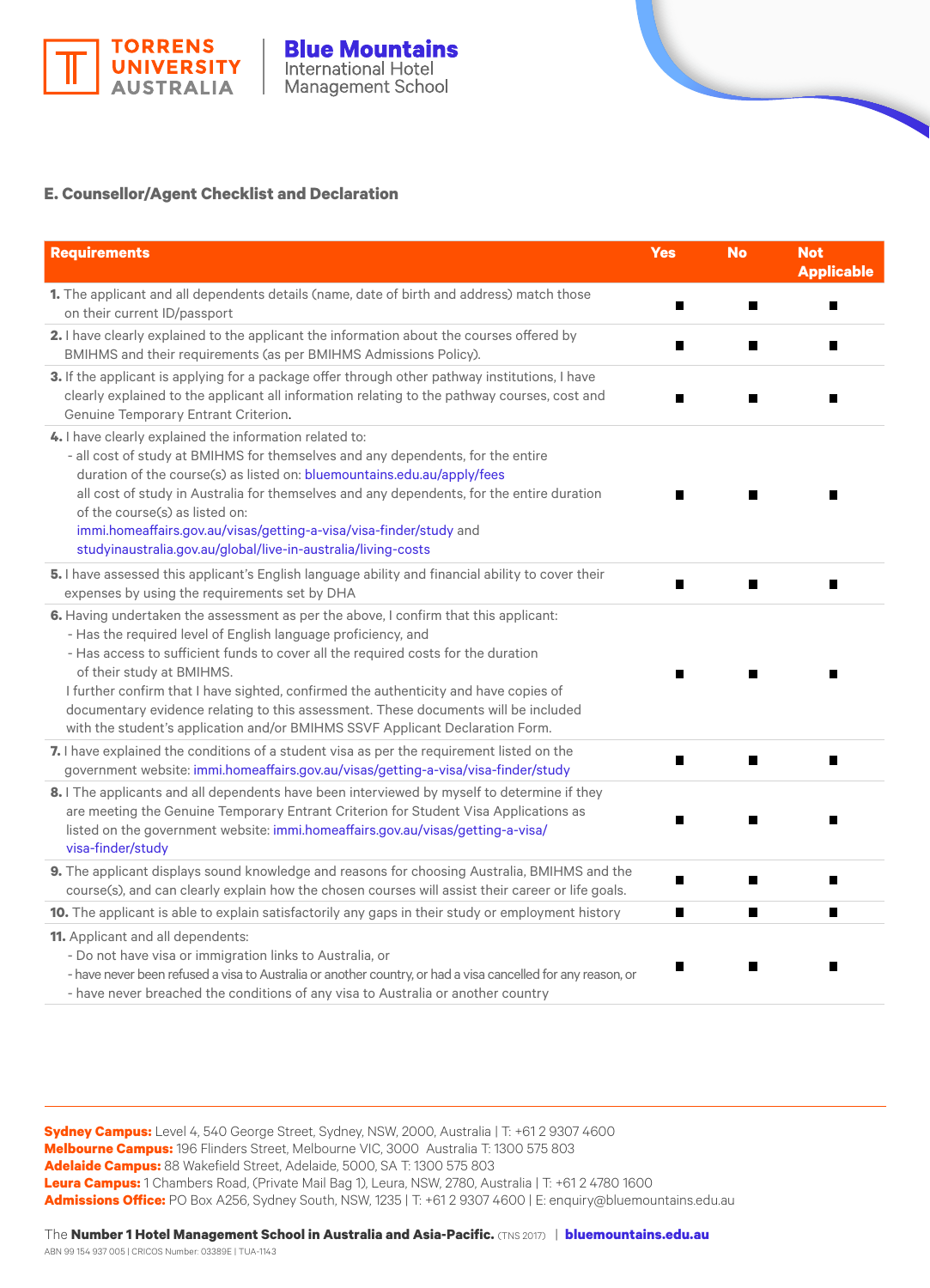

#### **E. Counsellor/Agent Checklist and Declaration**

| <b>Requirements</b>                                                                                                                                                                                                                                                                                                                                     | <b>Yes</b> | <b>No</b> | <b>Not</b><br><b>Applicable</b> |
|---------------------------------------------------------------------------------------------------------------------------------------------------------------------------------------------------------------------------------------------------------------------------------------------------------------------------------------------------------|------------|-----------|---------------------------------|
| <b>12.</b> I confirm that I am satisfied with the interview result and that the applicant (and<br>dependents) as demonstrated that they are Genuine Temporary Entrant for the purpose<br>of studying in Australia.                                                                                                                                      |            |           |                                 |
| <b>13.</b> I further confirm that I have documented, sighted, confirmed the authenticity and have<br>copies of documentary evidence relating to all the requirements and assessments listed<br>on this form. These documentary evidence will be included with the student's application<br>for enrolment and/or BMIHMS SSVF Applicant Declaration Form. |            |           |                                 |

#### **Comments:**

#### **F. Counsellor/Agent's declaration (if applicable)**

I, <u>confirm</u> that the above applicant has been counselled and interviewed by me (or qualified consultants in my agency) with regards to the criterions in this checklist and declaration form. I also confirm that documents attached to this form are genuine and have been verified by myself.

**Sydney Campus:** Level 4, 540 George Street, Sydney, NSW, 2000, Australia | T: +61 2 9307 4600 **Melbourne Campus:** 196 Flinders Street, Melbourne VIC, 3000 Australia T: 1300 575 803 **Adelaide Campus:** 88 Wakefield Street, Adelaide, 5000, SA T: 1300 575 803 **Leura Campus:** 1 Chambers Road, (Private Mail Bag 1), Leura, NSW, 2780, Australia | T: +61 2 4780 1600 **Admissions Office:** PO Box A256, Sydney South, NSW, 1235 | T: +61 2 9307 4600 | E: enquiry@bluemountains.edu.au